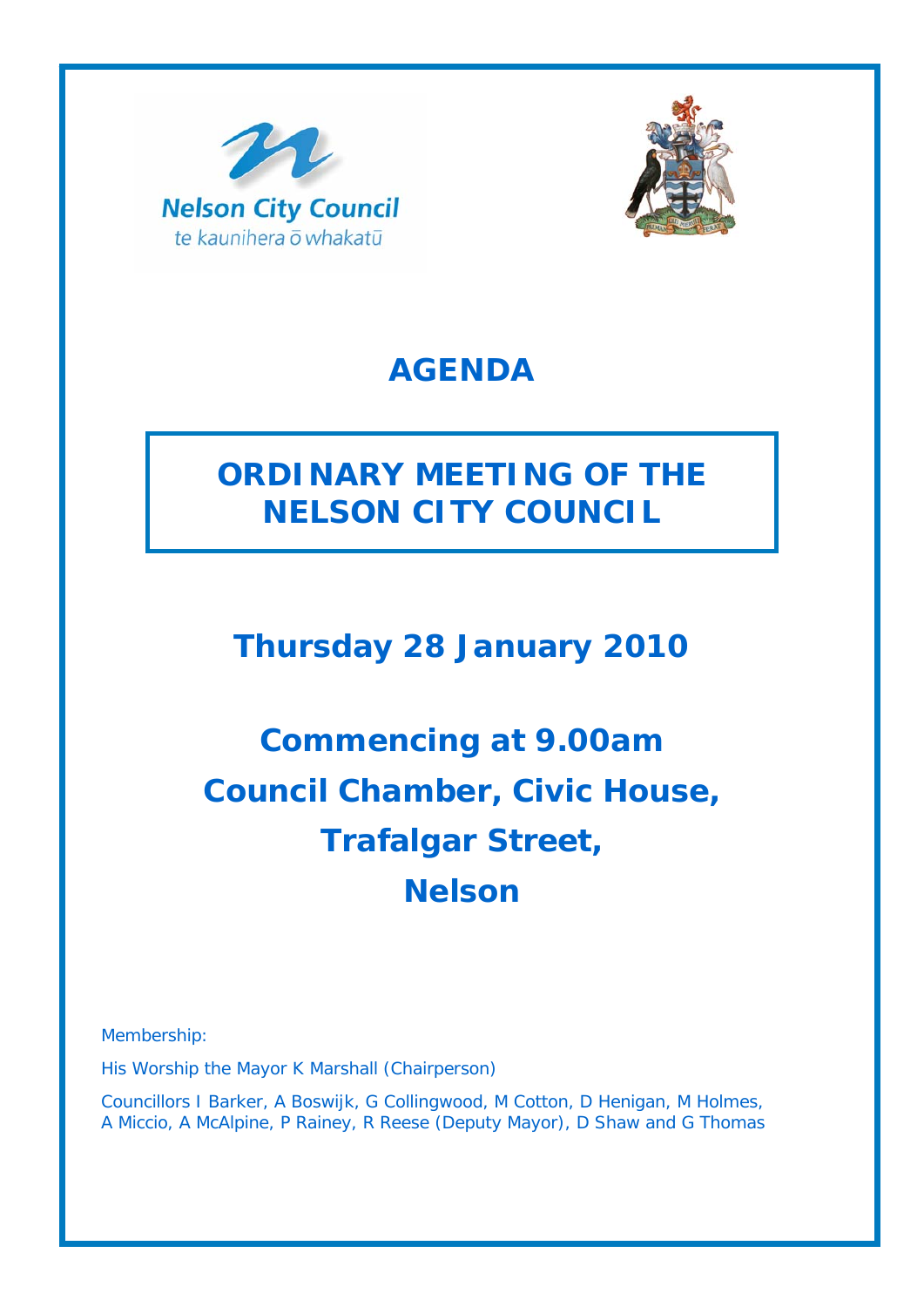# **B U S I N E S S**

**As set out below** 

Nelson City Council 871175 28 January 2010

> Refer to Page No.

# **APOLOGIES**

## **OPENING PRAYER**

## **1.0 PUBLIC FORUM**

## **1.1 Friends of the Nelson Public Libraries**

Representatives of the Friends of the Nelson Public libraries wish to make their annual presentation to the Council.

### **1.2 The Bishop Suter Trust**

Representatives of the Trust wish to speak to the Council regarding the Trust's Statement of Intent and future funding for the Suter.

#### **2.0 CONFIRMATION OF MINUTES**

| 2.1           | <b>Ordinary Meeting - 10 December 2009</b>                                                                                                                                                                                                       | $1 - 7$   |
|---------------|--------------------------------------------------------------------------------------------------------------------------------------------------------------------------------------------------------------------------------------------------|-----------|
|               | Document number 862172                                                                                                                                                                                                                           |           |
|               | Recommendation                                                                                                                                                                                                                                   |           |
|               | <b>THAT</b> the minutes of the ordinary meeting of the<br><b>Nelson City Council, held on Thursday 10 December</b><br>2009, be confirmed as a true and correct record.                                                                           |           |
| $2.2^{\circ}$ | <b>Ordinary Meeting - 15 December 2009</b>                                                                                                                                                                                                       | $8 - 9$   |
|               | Document number 870458                                                                                                                                                                                                                           |           |
|               | Recommendation                                                                                                                                                                                                                                   |           |
|               | <b>THAT</b> the minutes of the ordinary meeting of the<br><b>Nelson City Council, held on Tuesday 15 December</b><br>2009, be confirmed as a true and correct record.                                                                            |           |
| 2.3           | Performing Arts and Conference Centre - Hearing of<br>Submissions - 1 and 2 December 2009                                                                                                                                                        | $10 - 22$ |
|               | Document number 857078                                                                                                                                                                                                                           |           |
|               | Recommendation                                                                                                                                                                                                                                   |           |
|               | <b>THAT</b> the minutes of the meeting to hear and<br>consider submissions in respect of the Performing<br>Arts and Conference Centre proposal held on<br>Tuesday 1 and Wednesday 2 December 2009, be<br>confirmed as a true and correct record. |           |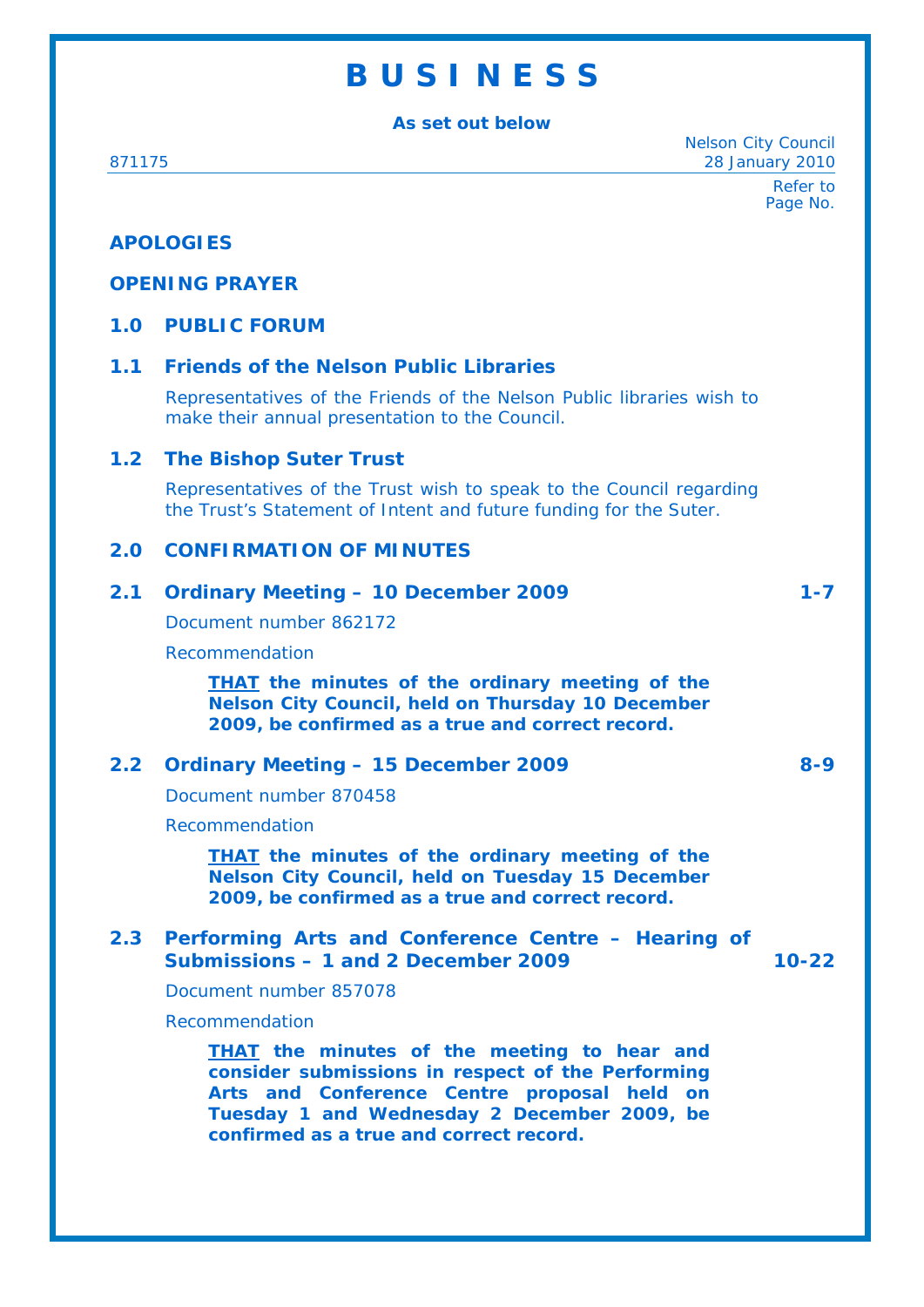| 3.0 | <b>MAYOR'S REPORT</b>                                                                                                |                   |
|-----|----------------------------------------------------------------------------------------------------------------------|-------------------|
| 4.0 | <b>REPORTS - PERFORMANCE</b>                                                                                         |                   |
| 4.1 | Update on the Implementation<br><b>Annual</b><br><b>Management of Nelson Events Strategy</b><br>Report number 867404 | and<br>$23 - 30A$ |
| 5.0 | <b>REPORTS POLICY</b>                                                                                                |                   |
| 5.1 | <b>Reserves Bylaw - Amendment Number 2</b><br>Report number 869108                                                   | $31 - 32$         |
| 5.2 | Notification of Plan Change 15 - Heritage<br>Report number 870678                                                    | 33-51K            |
| 5.3 | <b>Totara Street Properties</b><br>Report number 849491                                                              | $52 - 56$         |
| 5.4 | 682 Cable Bay Road - Proposed Road Stopping<br>Report number 862611                                                  | $57 - 64$         |
| 5.5 | Will Watch Way - Withdrawal of Requirement<br>Report number 860949                                                   | 65-67             |
|     |                                                                                                                      |                   |
| 6.0 | <b>REPORTS POLITICAL</b>                                                                                             |                   |
| 6.1 | <b>Meeting Calendar 2010</b>                                                                                         |                   |
|     | Document number 720398                                                                                               |                   |
|     | Recommendation                                                                                                       |                   |
|     | <b>THAT the meeting schedule dated 14 January 2010</b><br>be adopted.                                                |                   |
|     | Note: This is enclosed as a separate document.                                                                       |                   |
| 7.0 | <b>REPORTS PRIORITY</b>                                                                                              |                   |
| 7.1 | <b>Nightingale Library Memorial - Future Options</b>                                                                 | 68-106            |
|     | Report number 862116                                                                                                 |                   |
| 8.0 | <b>REPORTS FROM OTHER COMMITTEES</b>                                                                                 |                   |
| 8.1 | Joint Shareholders Committee - 20 November 2009                                                                      | 107-109           |
|     | Document number 871483                                                                                               |                   |
|     | Recommendation                                                                                                       |                   |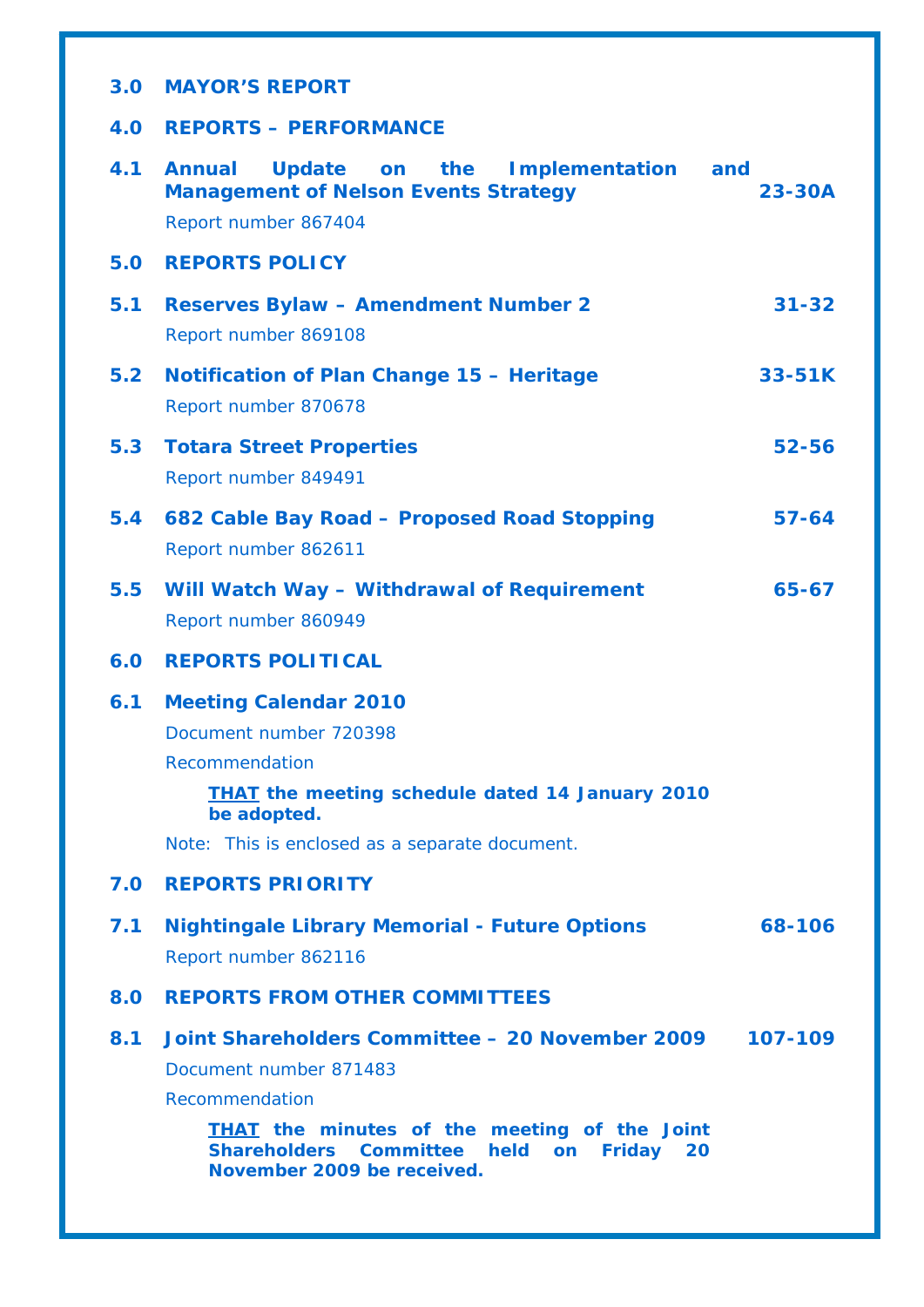### **8.2 Plan Change Committee – 11 December 2009 110-115**

Document number 863471

Recommendation

*THAT the minutes of the meeting of the Plan Change Committee held on Friday 11 December 2009 be received.*

Note: The decision of the Committee in relation to clause 4.0 is dealt with as a separate report under item 5.2 above.

#### **8.3 City of Nelson Civic Trust**

At the conclusion of the AGM of the City of Nelson Civic Trust on 11 December 2008 four Trustees were required to step down but were eligible for re-election.

Three of the retiring trustees indicated that they would like to serve a further three years as Trustees, but the other retiring trustee, Mr Bob Boyd, decided not to re-stand.

In addition Mr Brian Mills, the last of the initial Trustees of the Trust who has served continuously since the Trust's inaugural meeting on 12 June 1973, and as its Chairman for 15 years, resigned from the Trust.

Recommendation

*THAT Mrs Mary Gavin, Mr Murray Farrant, and Mr Roger Nicholson be reappointed as Trustees to the City of Nelson Civic Trust for a further three years;* 

*AND THAT Mr Brian Mills and Mr Bob Boyd be thanked for their contribution to the Trust.* 

### **9.0 PUBLIC EXCLUDED BUSINESS**

#### **9.1 Exclusion of the Public**

Recommendation

*THAT the public be excluded from the following parts of the proceedings of this meeting in accordance with section 48(1)(a) of the Local Government Official Information and Meetings Act 1987 on the grounds that the public conduct of this part of the proceedings of the meeting would be likely to result in the disclosure of information for which good reason for withholding exists.* 

- *i) Nelson City Council, Public Excluded Minutes 10 December 2009*
- *ii) Application to lease Council Land Kinzett Terrace*
- *iii) Nelson municipal Band Trust*
- *iv) Proposed extension to the Grampians Reserve*
- *v) Joint Shareholders Committee Public Excluded Minutes - 20 November 2009*